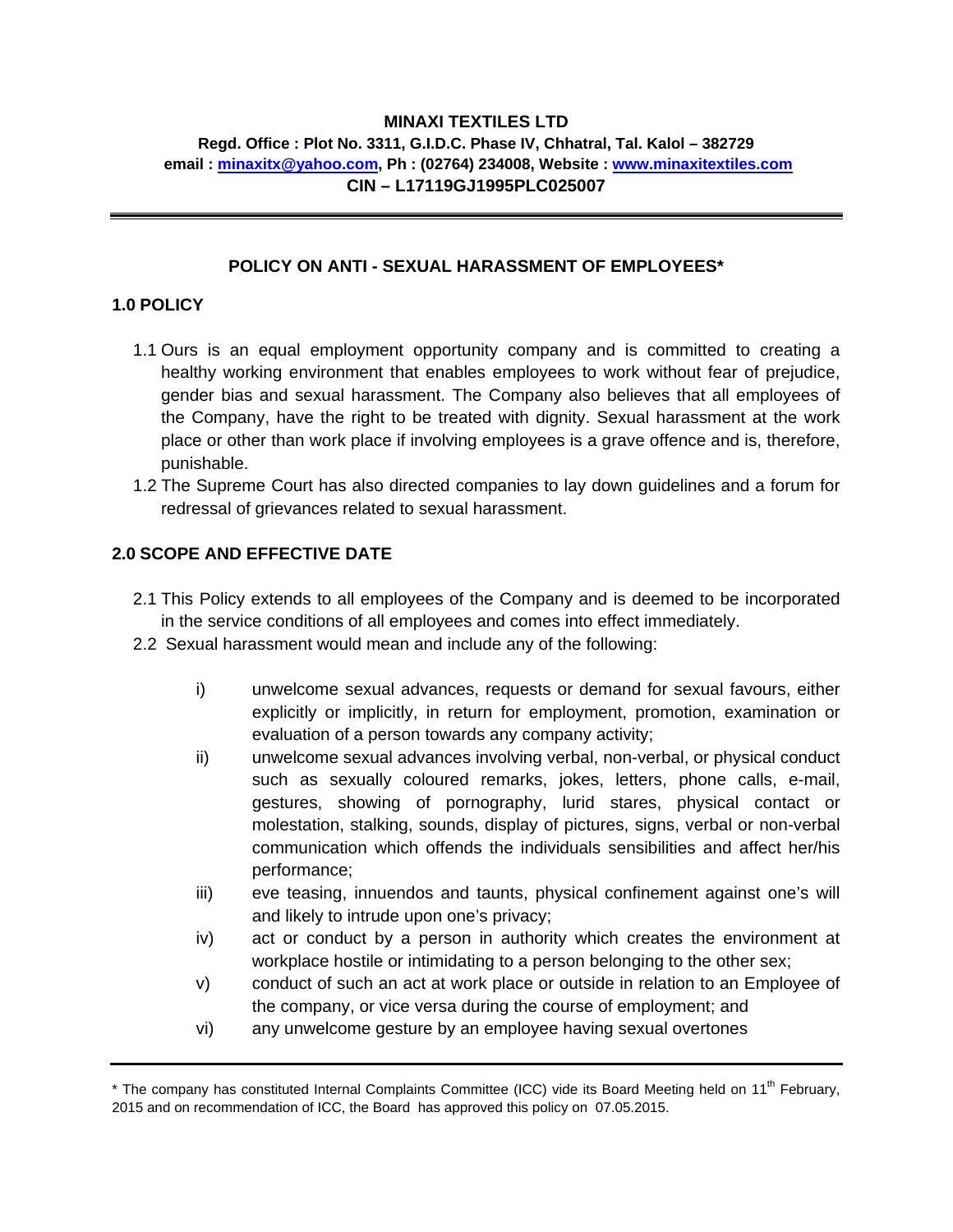2.3 "Employee" means any person on the rolls of the Company including those on deputation, contract, temporary, part time or working as consultants.

# **COMPLAINT REDRESSAL COMMITTEE**

2.4 A Committee has been constituted by the Management to consider and redress complaints of Sexual Harassment. The Chairman and Members of the Committee are as follows:

# **Committee :**

**Shri Bharatbhai P. Patel, Chairman Smt. Manjulaben B. Patel, Member Shri Nirmal B. Patel, Member** 

# **3.0 REDRESSAL PROCESS**

- 3.1 Any employee who feels and is being sexually harassed directly or indirectly may submit a complaint of the alleged incident to any member of the Committee in writing with his/her signature within 10 days of occurrence of incident.
- 3.2 The Committee will maintain a register to endorse the complaint received by it and keep the contents confidential, if it is so desired, except to use the same for discreet investigation.
- 3.3 The Committee will hold a meeting with the Complainant within five days of the receipt of the complaint, but no later than a week in any case.
- 3.4 At the first meeting, the Committee members shall hear the Complainant and record her/his allegations. The Complainant can also submit any corroborative material with a documentary proof, oral or written material, etc., to substantiate his / her complaint.
- 3.5 Thereafter, the person against whom complaint is made may be called for a deposition before the Committee and an opportunity will be given to him / her to give an explanation, where after, an "Enquiry" shall be conducted and concluded.
- 3.6 In the event, the complaint does not fall under the purview of Sexual Harassment or the complaint does not mean an offence of Sexual Harassment, the same would be dropped after recording the reasons thereof.
- 3.7 In case the complaint is found to be false, the Complainant shall, if deemed fit, be liable for appropriate disciplinary action by the Management.

# **4.0 ENQUIRY PROCESS**

- 4.1 The Committee shall immediately proceed with the Enquiry and communicate the same to the Complainant and person against whom complaint is made.
- 4.2 The Committee shall prepare and hand over the Statement of Allegation to the person against whom complaint is made and give him / her an opportunity to submit a written explanation if she / he so desires within 7 days of receipt of the same.